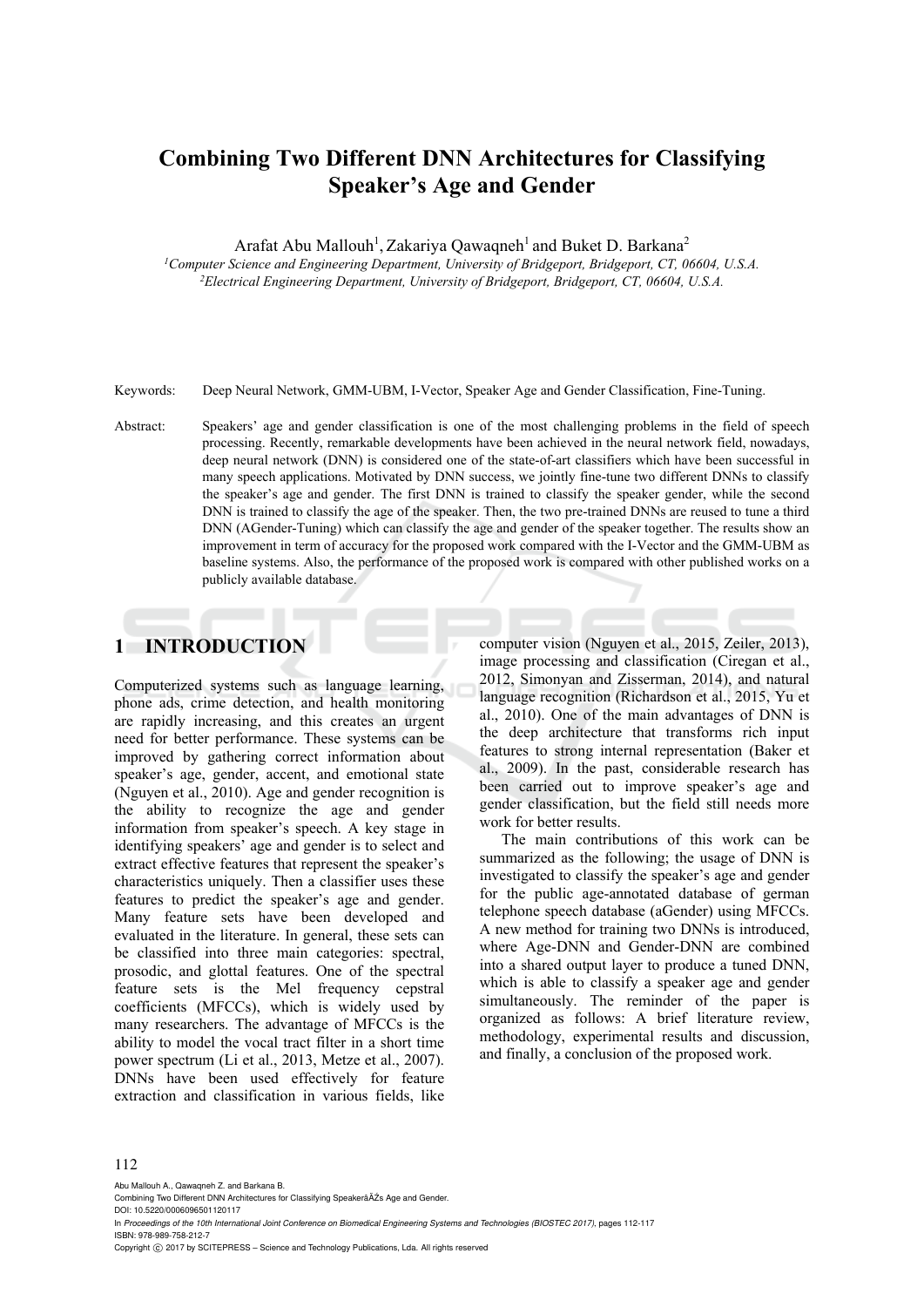## **2 LITERATURE REVIEW**

Speakers' age and gender characteristics were studied early in the 1950's in terms of pitch and duration (Mysak, 1959). With the developments in computer technology, studies are mainly focusing on the classification of speakers' age and gender.

Ming-Li et al. (Li et al., 2013) utilized various acoustic and prosodic features to improve classification accuracies by combining GMM base, GMM-SVM mean super vector, GMM-SVM-MLLR super vector, GMM-SVM-TPP super vector, and SVM baseline system. The highest accuracy (52.7%) is attained when all methods are fused together. Metze et al. (Metze et al., 2007) studied different techniques for age and gender recognition, based on telephone applications. They compared the performance of their system with humans. The first technique they used was parallel phoneme recognizer (PPR), which is one of the early systems. The main core of this system is to create a PPR for each class in the age and gender database. They reported that the PPR system performs almost like human listeners, with the disadvantage of losing quality and accuracy on short utterances.

Kim et al. (Kim et al., 2007) built a home robot that classifies speakers' age and gender from speech utterances using MFCCs, Harmonic to Noise ratio, and Jitter and Shimmer feature sets. Three different classifiers were used in their work: multi-layer perceptron (MLP), GMM, and ANN, they achieved an overall accuracy of 96.57%, 90%, and 94.6% for age using the three classifiers respectively. Bahari et al. (Bahari, 2011) tried to estimates the speakers' age. In their work, they use weighted supervised non-negative matrix factorization (WSNMF) to reduce the dimension of the speaker HMM weight supervector model. They achieved an accuracy of 96% for gender recognition on a Dutch speech database. The achieved mean absolute error was 7.48 years for age recognition. Bahari et al. (Bahari, 2014) regress the speakers age by modeling each utterance using the I-Vector and then employing the SVR classifier.

The proposed system differs from other works in many aspects; in our system, we utilize the combination of different DNN architectures to extract the features and to classify the groups. Moreover, we introduce the idea of training two DNNs one for age and another for gender, then combining the two DNNs into one DNN that can classify speaker's age and gender.

## **3 METHODOLGY**

The supervised training in DNNs aims to learn the optimal weights that will make the DNN classification process accurate with minimal overfitting. In this work, the supervised learning is divided into three parts; a DNN that learns the speakers age, a DNN that learns the speakers gender, and AGender-Tuning DNN that learns speakers age and gender together.

## **3.1 Gender-DNN**

This network is dedicated to capturing the gender of each speaker. As shown in figure 1 the input for this network is the MFCCs set, and the output labels are male and female. The number of hidden layers is 5, where the number of nodes in each layer are 1024 nodes. Extracting speaker gender is easier than extracting the age or age and gender of the speaker. The achieved accuracy of Gender-DNN is expected to reach high scores, and this will make the Gender-DNN participation in other DNN networks effective.

## **3.2 Age-DNN**

This network will learn the speaker's age, where the input is the MFCCs feature set, and the output labels are children, young, mature, and senior. As shown in figure 2, the number of hidden layers is five each consists of 1024 nodes. Decreasing the number of labels helps the classifier to achieve better results, we separated the gender labels from age labels to enable the classifier to focus on age prediction. In speech processing, it is known that age classification is harder than gender classification, we will train Age-DNN to focus and learn as much as possible about speakers age, then Age-DNN will be involved in a third DNN that utilize it.

## **3.3 AGender-Tuning System**

In classification problems, two or more methods can be combined and utilized by fusing their results on the score level, but in these cases, the fusion may not utilize the full ability of each network. In this paper, we propose an alternative way to combine two or more networks by fine-tuning their last hidden layers' outputs.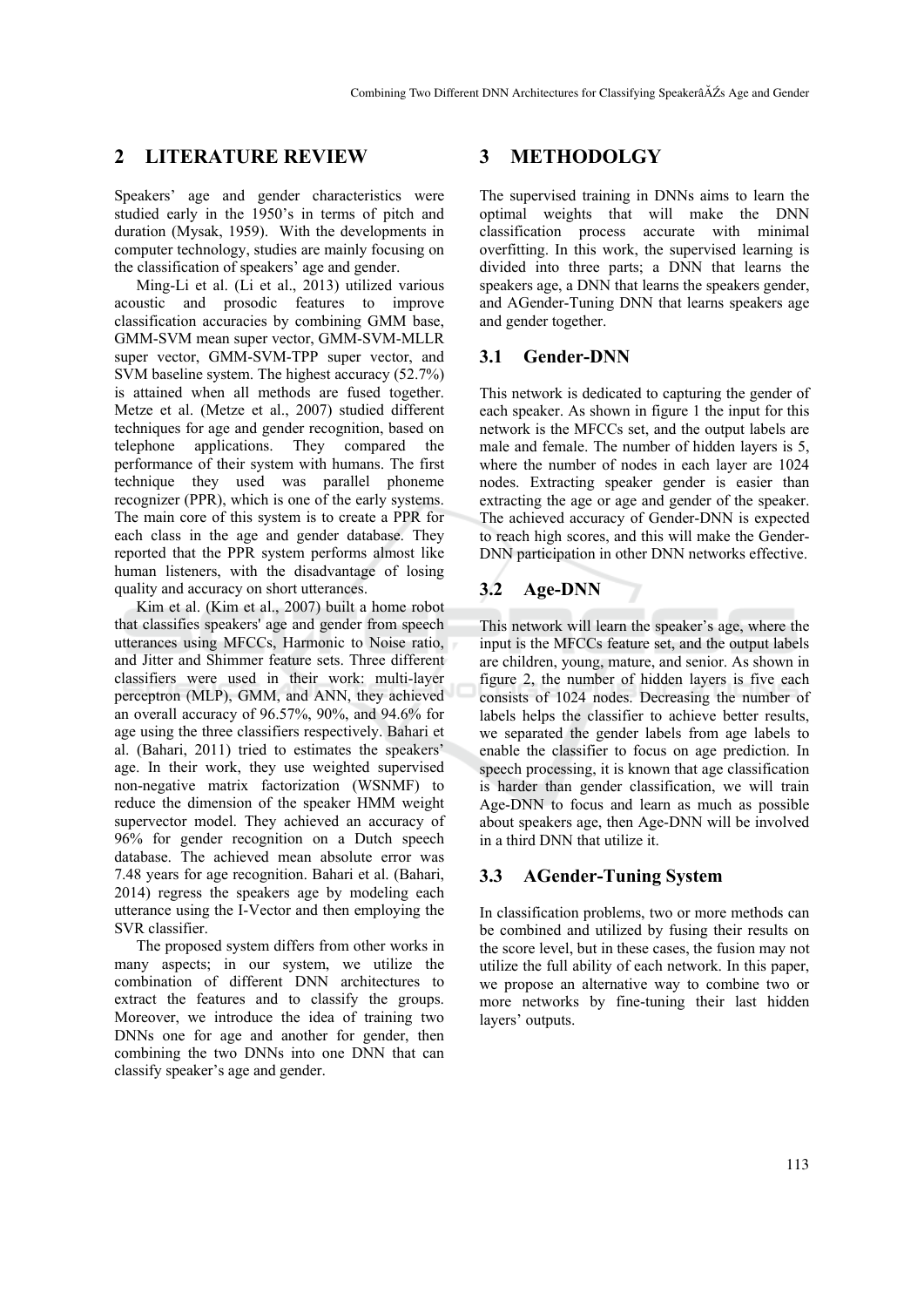

Figure 1: Gender-DNN architecture.



Figure 2: Age-DNN architecture.

Before combining, each network will be trained separately to utilize the network maximum ability.

First, to generate the new proposed AGender-Tuning network, the two trained age and gender networks are reused as shown in figure 3. Next, a new output layer with a softmax activation function (softmax3) is added above the last hidden layers of both networks to jointly fine tune them together. The input for the newly added output layer is the element-wise summation of the last hidden layer outputs of age network  $(O_1)$  and gender network  $(O_2)$  as in  $(1)$ .

$$
X = O_1 \oplus O_2 \tag{1}
$$

Where  $\bigoplus$  is the element-wise summation between each element in the two output vectors.



Figure 3: AGender-Tuning Network.

The output labels are 7, where each label represents a class for a group of speakers who share the same range of the age and gender. To combine the two networks, the weight values of the pretrained age and gender networks are not changed (frozen). Then, we train and tune the weight values of the last hidden layers of the Age, Gender, and the newly added output layer as follows:

1) The newly added output layer is trained using softmax3. Consequently, the back propagation process will take effect on the last hidden layers for the Age-DNN and Gender-DNN.

2) Whenever Age-DNN receives updates from the newly added output layer, it starts updating its last hidden layer weights one more time using softmax1.

3) The same will be done for Gender-DNN, whenever Gender-DNN receives updates from the newly added output layer it; starts updating its last hidden layer weights one more time using softmax2. 4) Steps 1 to 3 are repeated until there is no learning gain.

5) Finally, after training is done, the final result (S) of speaker's age and gender classification are considered by taking the max of the newly added output layer (softmax3) as in (2).

$$
S = \underset{3}{\text{argmax}} O_{\text{softmax}3} \tag{2}
$$

Where Osoftmax<sub>3</sub> is the output posteriors of the newly added output layer (softmax3).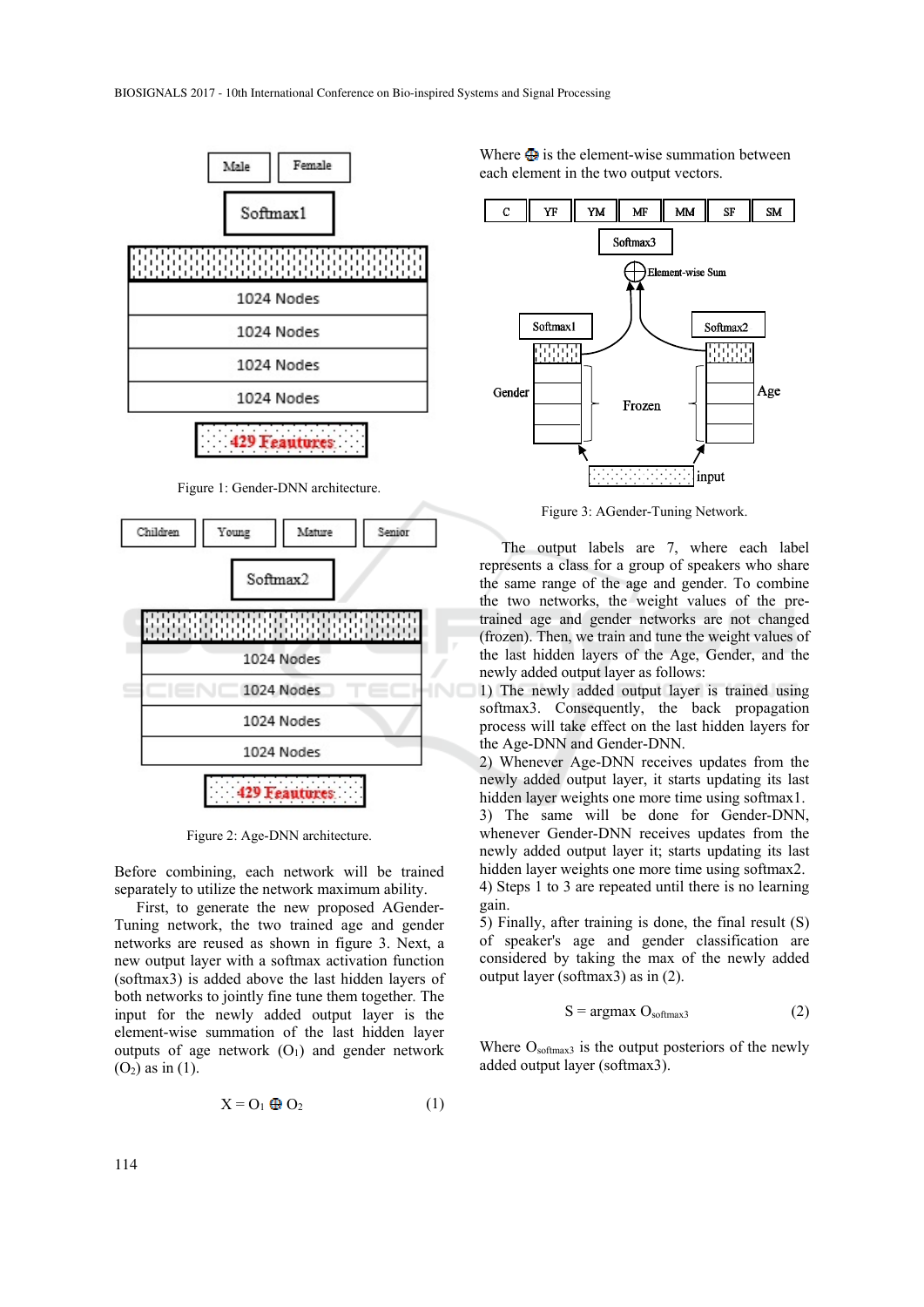## **4 EXPERIMENTAL RESULTS AND DISCUSSION**

#### **4.1 Data Corpus**

The aGender is used to test the proposed system. The database consists of 47 hours of prompted and free text (Schuller et al., 2010). It includes seven categories: Children (C, 7-14 years old), youngfemale (YF, 15-24 years old), young-male (YM, 15- 24 years old), mature-female (MF, 25-54 years old), mature-male (MM, 25-54 years old), senior-female (SF, 55-80 years old), and senior-male (SM, 55-80 years old). A 25% of the database of random speakers are chosen for testing, and the remaining 75% are used for training.

### **4.2 Baseline Systems**

### **4.2.1 I-Vector**

I-Vector is considered as one of the state-of-art systems that showed remarkable results in many fields such as speaker recognition and language identification (Richardson et al., 2015). The I-Vector process consists of, eigenvoices extraction, noise removal, and scoring. I-Vector classifier estimates different classes by using eigenvoice adaptation (Kenny et al., 2007). The process of extracting the I-Vector of any utterance starts by finding the total variability subspace. The total variability subspace is used to estimate a low-dimensional set from the adapted mean supervectors; the result is called the Identity Vector (I-Vector). For each utterance, GMM mean vectors are calculated as in (3). The UBM super vector, M is adapted by stacking the mean vectors of the GMM.

$$
M = m + Tw
$$
 (3)

T represents a low-rank matrix, and w represents the required low-dimensional I-Vector. After that, the linear discriminant analysis is applied to reduce the dimension of the extracted I-Vectors by using Fisher criterion (Dehak et al., 2011). After the extraction of the I-Vectors, noise in each I-Vector is removed by Gaussian probabilistic linear discriminant analysis (Kenny, 2010). Finally, given a test utterance, the score between a target class and the test utterance is calculated using the log-likelihood ratio. In this work a 25ms MFCCs plus its delta and delta-delta are used as the input features. An age and gender independent UBM with 1024 mixtures is trained and built with a 600 dimensional I-Vector extractor, and

a class subspace I-Vector of 400 dimensions for G-PLDA.

#### **4.2.2 GMM-UBM**

Seven age and gender classes were classified using a GMM classifier, with 1024 Gaussian mixtures per class. The input is 13-dimensional MFCCs with their first and second derivatives. The MFCCs are normalized to zero mean and one-unit standard deviation by using the cepstral mean subtraction and variance normalization algorithm. The UBM model is trained to inspect the general speaker's characteristics. It is used in conjunction with the map adaptation (MAP) model by using a relevance factor of 10. In the test evaluation process, the GMM is computed for each test utterance. The loglikelihood ratio function is then used to calculate the score between each class model and the given test GMM model.

### **4.3 DNN Training Process**

A speech utterance is divided into frames of 25 ms. In total, 39 features, one energy and 12- MFCCs with its first and second derivatives, are extracted for each frame. The number of nodes in the input layer is equal to 39×n features, where n represents the target frame concatenated with the preceding and following (n-1)/2 frames in the utterance. In the literature n is selected to be the odd numbers in {5, 21}. In our work n is chosen to be 11. The training data is divided into mini-batches, each mini-batch consists of 1024 random utterances. We used 20 epochs for training initial learning rate set to 0.1 for the first six epochs, and then decreased to one-half its original value for the remaining epochs.

### **4.4 Classification Accuracies**

Several experiments were conducted to evaluate the performance of the proposed work and to compare it with the baseline systems. The classification accuracies are presented in Table 1. The proposed AGender-Tuning DNN outperformed the GMM-UBM system by approximately 12% and outperformed the I-Vector system by almost 7%. The proposed work extracted the speaker's age separately from the gender before merging the last hidden posteriors of Age and Gender DNNs into one layer that is to be trained further. This separate pretraining helped to maintain the unique identity of each speaker even after age and gender posteriors became one layer.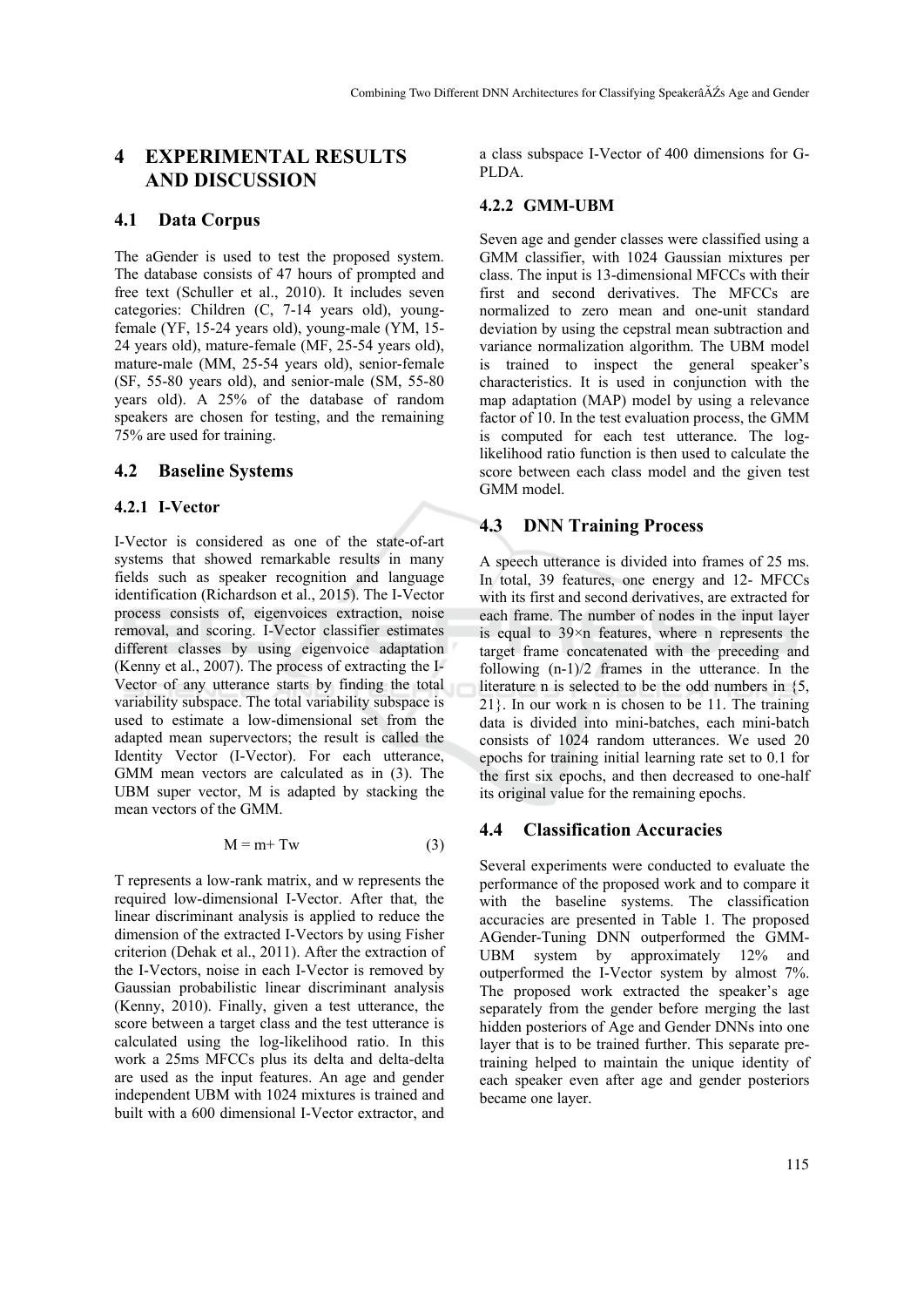The proposed system achieved a significant improvement especially in mature female and male classes (45.52%, 48.62%) and senior female and male classes (57.5%, 60.63%). As well as, the I-Vector classifier achieved better results than the GMM-UBM system in all classes except for the MM class. We can see that in children and SF classes, the proposed and the I-Vector systems achieved almost same results with a slight advantage for the AGender-Tuning system. The confusion matrix for the proposed system is presented in Table 2.

It can be seen from table 2 that the proposed system achieved a significant improvement for all classes especially for (MF, MM, SF, and SM). Our system was able to discriminate between these classes better than the baseline systems. Agender-Tuning system has been trained in two ways, first with separated age (Age-DNN) and gender (Gender-DNN) networks, second, with a shared output layer resulted from the Age-DNN and Gender-DNN output layers, and this shared output layer has seven age and gender labels.

Table 1: The classification accuracies of GMM-UBM, I-Vector, and AGender-Tuning DNN (%).

|               | GMM-       | I-Vector | AGender-          |
|---------------|------------|----------|-------------------|
|               | <b>UBM</b> |          | Tuning            |
| $\mathcal{C}$ | 55.6       | 64.9     | 65.7              |
| YF            | 48         | 57.1     | 58.3              |
| YM            | 41.9       | 49       | 49.9              |
| <b>MF</b>     | 29.6       | 32.5     | 45.5              |
| <b>MM</b>     | 41.2       | 36       | 48.6              |
| <b>SF</b>     | 36.4       | 49.9     | $57.\overline{5}$ |
| <b>SM</b>     | 53.9       | 45.8     | 60.6              |

Table 2: Confusion matrix for the aGender-Tuning DNN.

| $\overline{\text{Act}}$ . | $\mathcal{C}$ | YF       | YM   | <b>MF</b> | MM   | <b>SF</b> | <b>SM</b> |
|---------------------------|---------------|----------|------|-----------|------|-----------|-----------|
| Pred.                     |               |          |      |           |      |           |           |
| C                         | 65.7          | 14.9     | 5.7  | 3.2       | 2.1  | 6.2       | 2.3       |
| YF                        | 11.8          | 58.3     | 0.5  | 19.9      | 0.7  | 8.3       | 0.5       |
| YM                        | 2.1           | 0.9      | 49.9 | 2.6       | 26.9 | 2.9       | 14.7      |
| MF                        | 8.6           | 18.2     | 1.2  | 45.5      | 1.2  | 24.8      | 0.5       |
| <b>MM</b>                 | 1.2           | 0.1      | 22.3 | 0.3       | 48.6 | 1.2       | 26.2      |
| <b>SF</b>                 | 8.1           | 9.1      | 1.2  | 21.1      | 1.5  | 57.5      | 1.5       |
| <b>SM</b>                 | 1.5           | $\theta$ | 8.7  | 1.2       | 22.2 | 5.8       | 60.6      |

To evaluate the performance of the baseline systems and the proposed work when the time duration of the speech utterance is different; we examined the overall accuracy of each system over five slots of time durations (1-5 seconds). Figure 4 shows the performance of the three systems.



Figure 4: Comparison between the AGender-Tuning and the baseline systems for different time duration utterances.

Table 3: Comparison of proposed and previous works (%).

| System                     | Accuracy |
|----------------------------|----------|
| GMM Base-1                 | 43.1     |
| Mean Super Vector-2        | 42.6     |
| <b>MLLR Super Vector-3</b> | 36.2     |
| TPP Super Vector-4         | 37.8     |
| <b>SVM Base-5</b>          | 44.6     |
| MFuse $1+2+3+4+5$          | 52.7     |
| <b>AGender-Tuning</b>      | 55.16    |

In general, the performance of all systems has been enhanced by increasing the duration of the utterance time; AGender-Tuning system performed better than the baseline systems for all time slots. A possible explanation refers to the fact that I-Vector and GMM-UBM systems could not build a good representation of eigenvector and GMM-UBM supervector for the corresponding utterance if it is short in time, and it is known that the aGender database utterances are short in time. When the duration of the utterance increases, for example from 3 to 4 seconds, the accuracy is not increasing for the GMM-UBM and AGender-Tuning system, this is due to the sparse data of these utterances duration, where most of the YF, MF, and MM utterances exists in this time duration. Also, we noticed from table 2 that the higher misclassification occurs between these classes and these classes have the least accuracy results among other classes.

Table 3 shows a comparison between the proposed work and six different methods presented in (Li et al., 2013). The best result in (Li et al., 2013) occurred when all systems are combined manually (MFuse  $1+2+3+4+5$ ), as shown in the table. We can